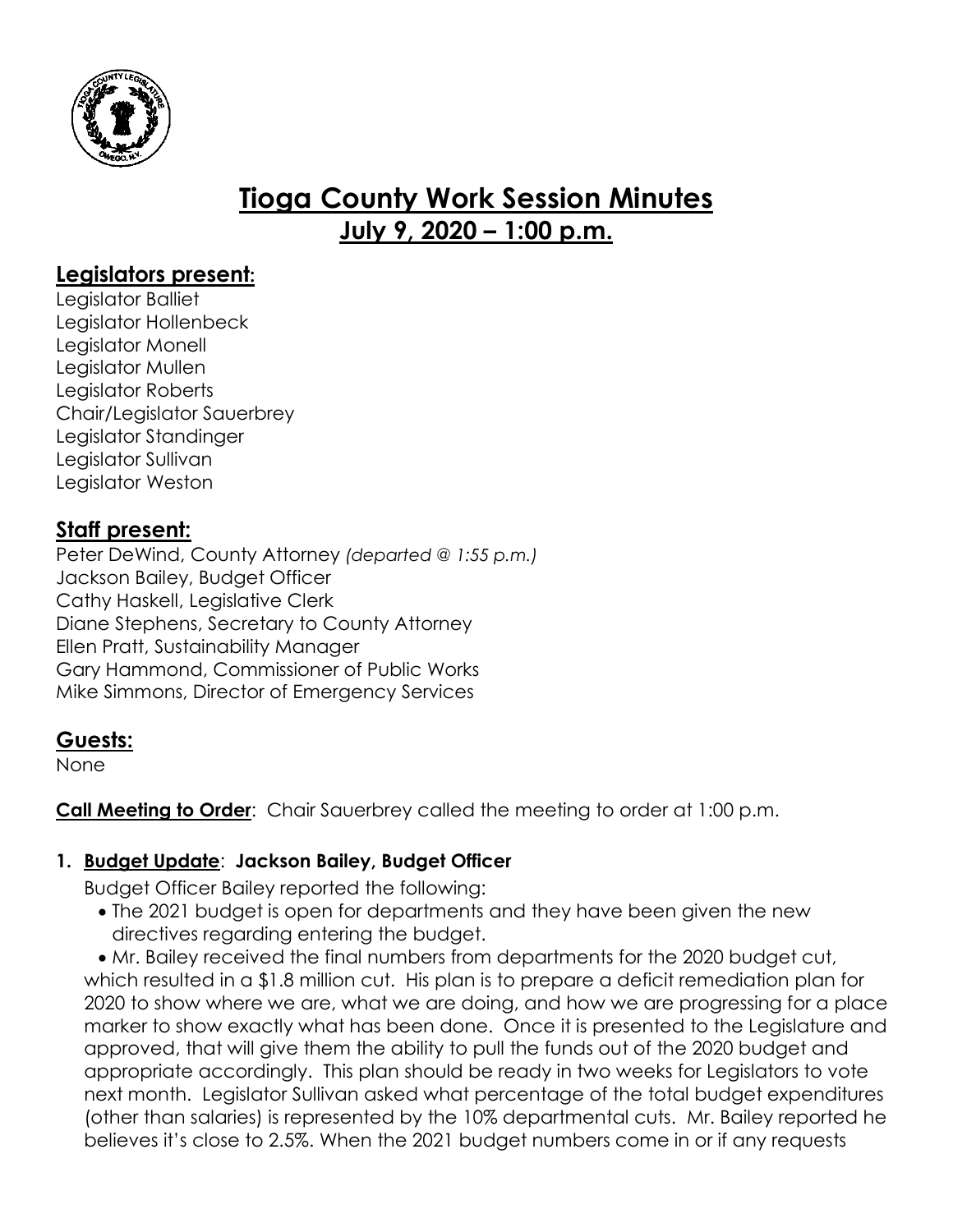come from outside agencies, Mr. Bailey reported he would bring them to the worksession for presentation to keep everyone informed.

At this point, Chair Sauerbrey reminded everyone that any hiring has to be approved by both the Committee Chair and Legislative Chair.

**2. Employees Working Remotely**: Chair Sauerbrey brought this matter up for discussion. During the 50% reduction in workforce, many employees were able to work from home. She suggested that consideration be made to making a policy for employees to work remotely from home. The Personnel Office would research this and evaluate how it works or how it could work. However, if the Legislature is not interested in considering the option of employees working remotely from home, then the Personnel Office does not want to undertake the task of researching.

Chair Sauerbrey stated there are two parts to this:

- A policy needs to be established stating ITCS works from home so there is insurance protection. Currently, work is done from home when something goes down on a weekend or after hours so that the problem can be fixed. Having a policy will show an auditor that we are covered. Legislator Sullivan stated she recommends the policy be more specific as to the positions in ITCS that are allowed to work from home. Legislator Hollenbeck asked if there are people that actually want to work from home that cannot. Chair Sauerbrey stated there was an employee in that department that worked from home that they did not think could work from home.
- There was a discussion at the Leaders' Meeting about working from home. About 50/50 stated they thought they could work from home. Work production was discussed. Chair Sauerbrey reported there was a certain segment of employees who had to work from home during the shutdown (telemedicine - MH) and contact tracers (PH), so there are instances where this works. There is also the concern that if schools do not open this fall, then there will be a childcare issue for employees.

Chair Sauerbrey asked the Legislature if they are open to doing research and investigation into allowing, under specific circumstances, employees to work from home.

Legislator Sullivan reported the issues need to be tackled in two completely different steps. The first step is to immediately prepare for the possibility that schools will not reopen and then tackle the bigger topic of do we want to allow working from home.

Discussion followed and some of the concerns and points voiced were:

- *Union Concerns* Some positions are suitable for working at home and others are not thus potentially posing an issue with the union.
- *Accountability* Keeping track of people actually doing work while home.
- *Department Head Determination* Department heads making decisions based on whether they feel an employee will self-supervise and whether they have the personality type for successfully working from home. Legislator Sullivan reported this cannot be a subjective decision based on a personality type.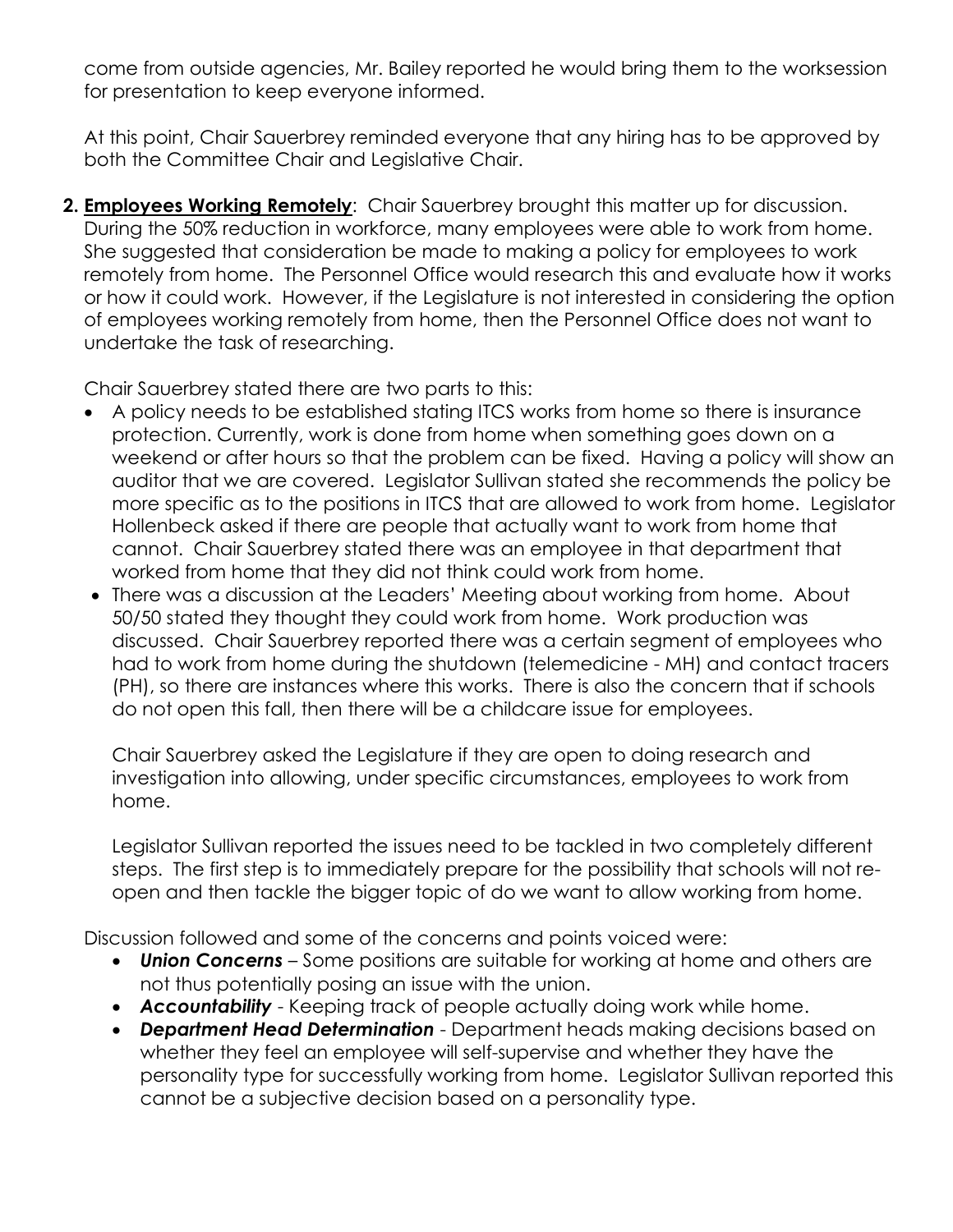- *Trial Period* Consideration of a six-month trial period and employee evaluation to determine whether this is a successful arrangement. If not, then the employee would need to return to working on County premises.
- *Safe Work Environment* Providing a safe work environment and coverage of the County's liability (workers' comp) for those working at home. Attorney DeWind stated that the County would still be liable for workers at home, although a contract could be drawn up between the County and the employee setting forth the conditions for working at home. A degree of trust is needed in this situation.
- *Ability to Work Beyond Defined Job Description* Many employees perform work outside their defined job descriptions while working on-site, as they see a need and go above and beyond whereas this would not present itself if they were working off-site.
- *Objective*  Are we doing this because the schools may not re-open in the fall? What are parents doing now during the summer months? Is the schools not reopening and childcare availability a County issue? Chair Sauerbrey stated the County is still under emergency orders and if schools do not re-open, a plan needs to be in place for working from home.
- *Changing Needs* Chair Sauerbrey reported it was pointed out in the Leaders Meeting that to keep younger working people employed, changing needs should be addressed. One of these is the flexibility of working from home.
- *Fairness*  Employees will complain that some are allowed to work from home while others are not afforded the same opportunity. Concern expressed of potentially opening a "Pandora's box" if some are allowed to do this and some are not.
- *On-Call* On call already takes place in some departments, which is different.
- *Work Availability/Productivity* How does an employee do their full day's work and watch children at the same time?

After much discussion, it was the consensus of the Legislators not to go forward with the research into the feasibility of allowing employees to work from home. Currently, some ITCS employees are, under emergency situations, working from home, so a written policy regarding that will be put in place.

**3. Travel Advisory:** Chair Sauerbrey reported that last week the Governor put into place a travel advisory. Anyone traveling to or from certain "hot spot" states (currently 19 states), are required to quarantine for 14 days. In regards to the County employees, this means if an employee chooses to travel to one of these states, upon return to New York, they immediately go into mandatory quarantine and the County has to continue to pay the employee and no leave time is charged against them.

Legislator Monell asked how this is going to be enforced if someone does not tell you where they are going on vacation.

Legislator Weston stated this happened during the 2011 flood. The County was shutdown, people were on vacation, but their vacation leave time was not charged against them due to the County shutdown.

Legislator Sullivan stated we are being informed of a couple of facts that we must abide by because the Governor decided them and we cannot change that.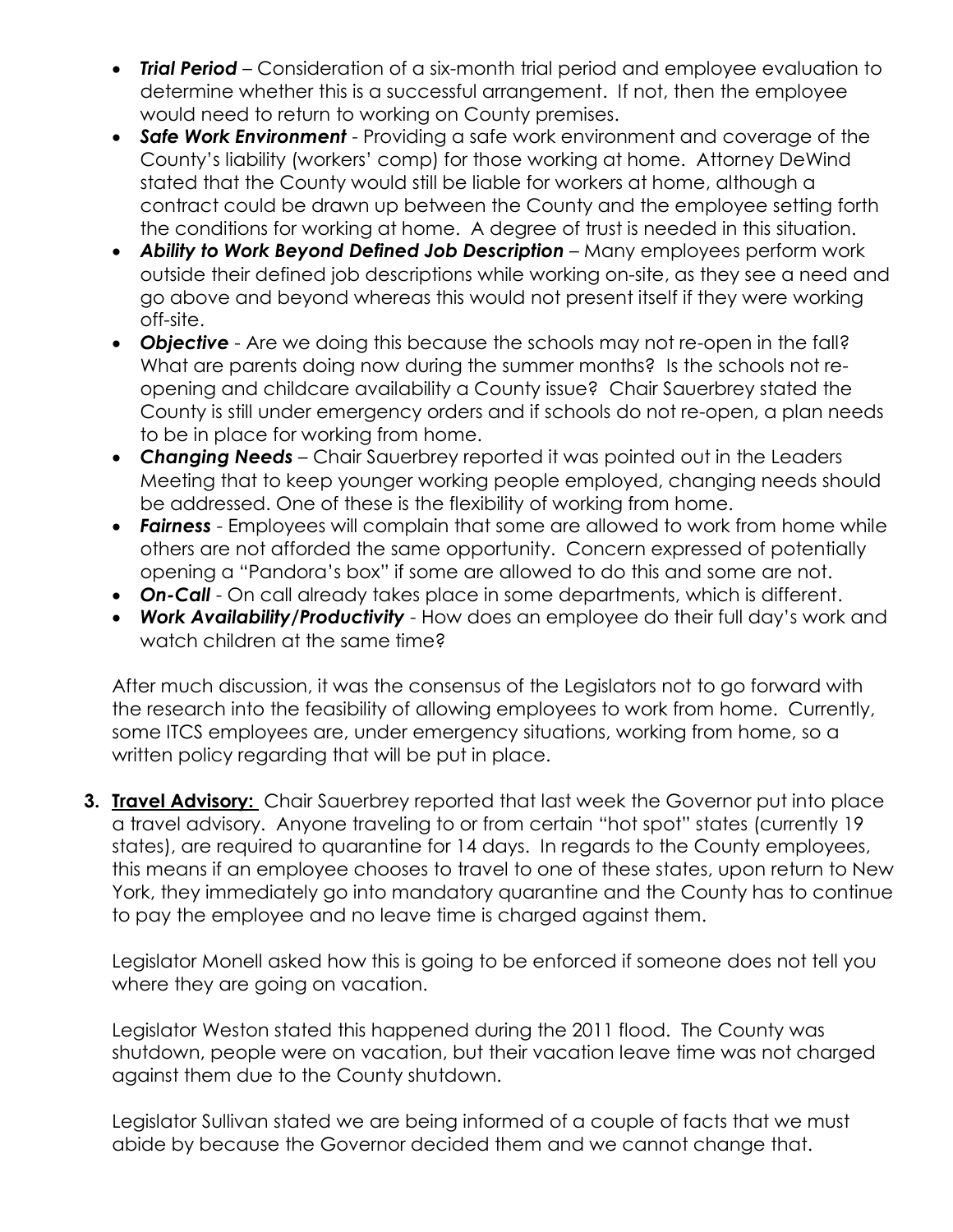Chair Sauerbrey also reported there is NY on Pause, which is a phone number anyone can call to report incoming travelers to NY from one of these states, as well as complaints of businesses and individuals not complying with mask wearing and social distancing. People from these states that do not quarantine themselves while here, can be turned into the State and Public Health issues a mandatory quarantine for them.

There was some discussion regarding the County's responsibility for housing quarantined travelers from those states to New York. Emergency Services Director Mike Simmons stated CARES money is available for housing quarantined people, if needed, and the State does have places for them to stay. Attorney DeWind stated the County could potentially have to pay for people's room and board if nothing else is available to them.

**4. Approval of June 18, 2020 Worksession Minutes**: On motion of Legislator Monell and seconded by Legislator Hollenbeck and unanimously carried the June 18, 2020 minutes were approved.

#### **5. Action Items**:

#### **ACTION ITEM #1– 6/4/2020 – Personnel Non-Union Salary Study -**

Chair Sauerbrey reported this action item would be carried forward to 2021, as we await the outcome of the Statewide Pay Equity Study the Governor tasked NYS Civil Service Department to conduct.

#### **ACTION ITEM #1– 6/18/2020 – Public Health Recognition**

Legislator Standinger previously requested the Legislature recognize the Public Health Department for all their hard work during this COVID-19 pandemic. Chair Sauerbrey reported this recognition is anticipated to occur at the August 11, 2020 Legislature meeting.

### **6. Legislative Support – Legislative Clerk Haskell –**

On motion of Legislator Hollenbeck, seconded by Legislator Sullivan and unanimously carried the Legislative Support minutes of June 4, 2020 were approved.

Legislative Clerk Haskell reported the following:

- The July Legislative Meeting is on July 14, 2020 at 12:00 p.m. in the Hubbard Auditorium with Finance/Legal Committee commencing at 10:30 a.m.
- Legislator Sullivan will lead the Legislature in prayer, pledge, and start the voting process at the July 14, 2020 Legislature Meeting.
- **Sales Tax Extender Bill** Sales tax extender bill is completed. The Legislative Office received acknowledgement from NYS Taxation and Finance. This will go into effect December 1, 2020 and be effective through December 2023.
- *Board of Ethics Vacancies*  Two vacancies remain on the Board of Ethics.
- *County Policies Annual Review Attestation & Financial Disclosures –* Still a few outstanding forms to be completed.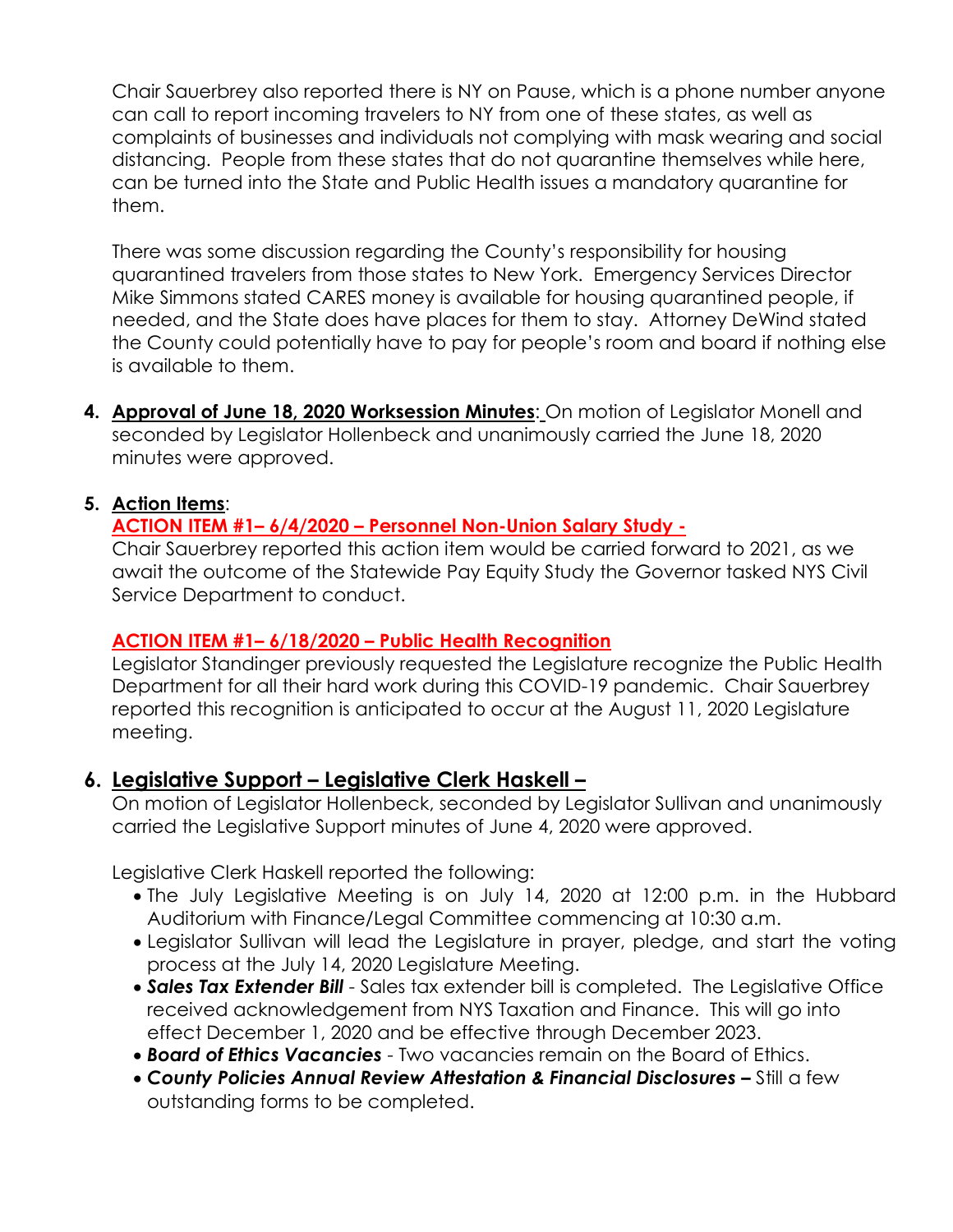- *Ag District #2 Public Hearing –* Public hearing for Ag District #2 will be at the Town of Owego Hall on July 27 at 1:00 p.m. and a quorum of five Legislators is required. Legislators Sullivan, Standinger, Hollenbeck, Roberts and Weston will attend.
- Vacant Deputy Legislative Clerk Position/Job Sharing In light of the current vacancy, the following are being handled through job sharing:
	- o**Worksession Minutes** Diane Stephens is taking the minutes at both monthly worksessions.
	- o**Munis Accounts Payable Backup** Met with County Treasurer McFadden and Chief Accountant Jerzak in June to discuss backup options with the Treasurer's Office. Ms. Jerzak agreed to be the Munis backup and Ms. Haskell met with Ms. Jerzak in July for training.
	- o **Office Coverage** Contacted Personnel Officer O'Rourke and ED&P Director Tinney regarding possible office coverage for vacation purposes. Ms. Haskell reported both secretaries covered the Legislative Office on June 29<sup>th</sup> and this worked well. Ms. Haskell plans to do the same on three upcoming Fridays in order to use her remaining vacation time prior to her anniversary date of August 9.

# **Recognition Resolutions (5) –**

 *Recognition of Jean Slocum's 30 Years of Dedicated Service to Tioga County -* Legislator Standinger will read and present this resolution to Ms. Slocum at the July 14, 2020 Legislative Meeting.

 *Recognition of Steve DuVarney's 32 Years of Dedicated Service to Tioga County –* Legislator Mullen will read and present this resolution to Mr. DuVarney at the July 14, 2020 Legislative Meeting.

 *Recognition of Susan Fortier's 32 Years of Dedicated Service to Tioga County -* Legislator Mullen will read and present this resolution to Ms. Fortier at the July 14, 2020 Legislative Meeting.

 *Recognition of Judy Keil's 19 Years of Dedicated Service to Tioga County –* This resolution will just be noted, as Ms. Keil will not be attending the July 14, 2020 Legislative meeting.

 *Recognition of Paul Garlitz's 18 Years of Dedicated Service to Tioga County –* This resolution will just be noted, as Mr. Garlitz will be attending the July 14, 2020 Legislative meeting.

### **Proclamations (2) –**

 *Lyme Disease Awareness Month –* This resolution has been presented in year's past, therefore, will just be noted in the July 14, 2020 Legislative meeting minutes.

 *Employee Recognition and Appreciation Week (July 13th –* **17th)** – Employee Recognition Committee member, Steve Palinosky will read and present these proclamations to this year's 25 and 30-year honorees.

# **Employee Recognition Committee Presentation – 25 & 30 Years of Service**

Steven Palinosky will emcee the presentation honoring six employees who have attained 25 and 30 years of service with the County.

**7. Resolutions –** Ms. Haskell reviewed all resolutions for the July 14, 2020 Legislative meeting.